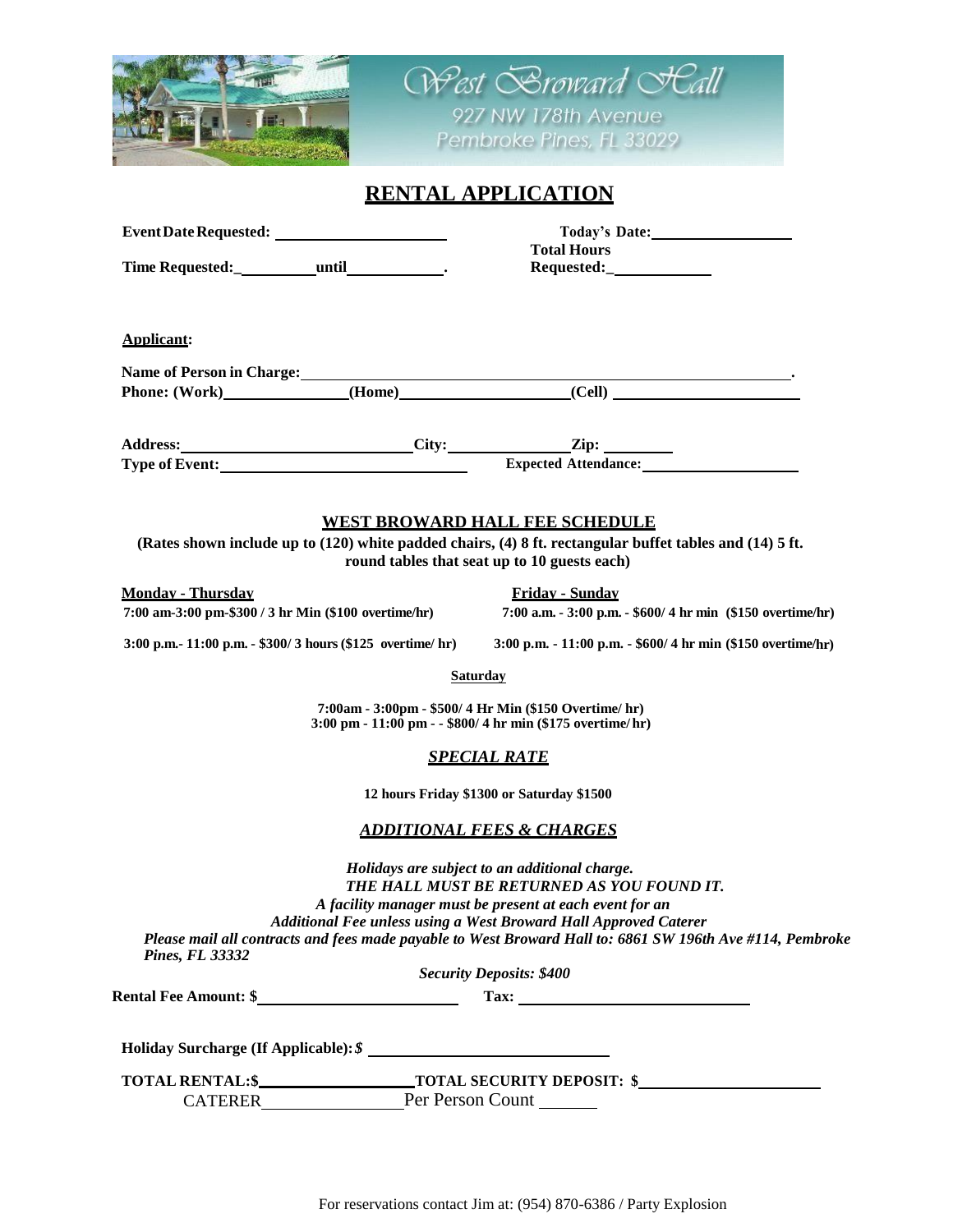

# **WEST BROWARD HALL USE / RENTAL AGREEMENT**

West Scroward SCall

927 NW 178th Avenue Pembroke Pines, FL 33029

#### **The "Applicant," hereby**

**agrees with the West Broward Lodge No.253, Inc., Free and Accepted Masons of Florida, a Florida nonprofit fraternal organization ("West Broward Lodge") that the use of the West Broward Hall ("Hall" herein, and such term including the open portions of the first floor of the building, parking lot and all adjoining property of the West Broward Lodge) will be strictly in accordance with the rules and regulations established by West Broward Lodge for this Hall as they may amend from time to time ("Rules and Regulations"). The Applicant conducting the event or meeting ("Event") and using this Hall hereby agrees to bold West Broward Lodge, and its officers, agents, servants and employees harmless from any and all liability and all claims for damages of any nature or kind, including all costs and legal expenses that may result from or by reason of any act or omission on the part of said group or individual, or its agents while on West Broward Lodge property, or that may result from or be claimed by reason of the operations or activities of said group or individual, except for the sole negligence of the West Broward Lodge. The Applicant agrees to fully reimburse the West Broward Lodge for any damage arising from the use of this Hall, plus costs and/or attorney's fees, if any incurred in collection of same.Applicant agrees to all of the procedures, policies and rules specified herein. It is also the Applicant's responsibility to inform all members of its group and guests using this Flail, of the Rules and Regulations. Failure to abide by the Rules and Regulations may result in immediate loss of use of this Hall. In the event that it becomes necessary for West Broward Lodge to enforce any provisions of this agreement including the reimbursement provisions, Applicant agrees to pay all legal costs and fees incurred. All Rental items and equipment can only be purchased and rented with Jim at Party Explosion. Contact: (954) 870-6386**

#### **APPLICATION PROCEDURE**

**The Hall may be scheduled for an individual event or regular meetings. Telephone inquires are welcome but a completed and approved application and a deposit are required to guarantee Event**

**reservation. The person signing the application must be 9+ least 21 years of age and must be present during the Event. The person signing the agreement will be considered the responsible party in ease of damage,theft, or disturbances arising out of or caused as a result of the Event.**

### **PAYMENT PROCEDURE**

**The Rental Fee MUST be paid in full with the application by Cash or Cheek. A Damage/Excessive Cleaning**  Deposit ("Deposit") must also be paid at the time of submitting an event application. The Deposit will also apply to all building facilities, furnishings and equipment. To insure return of the Deposit, please make sure you have **a member of the staff check out the condition of the hall prior to leaving. If there is no**

**damage or excessive cleaning required, the Deposit will be returned to you within thirty (30) days of the Event date. Applicant agrees that the Deposit may be used to reimburse West Broward Lodge for any**  excessive cleaning or damage resulting from Applicant's Event. If the Deposit is insufficient to cover the cost **of such excessive cleaning or damage resulting from Applicant's Event, Applicant agrees to immediately reimburse West Broward Lodge any amounts incurred in excess of the said Deposit.**

### **INSURANCE REQUIREMENTS**

**Certain Groups may be required to provide a copy of their Liability Insurance certificate to the West Broward Lodge within 30 days of the Event, and upon written request of the West Broward Lodge, a duplicate of the policy as evidence of insurance protection provided. West Broward Lodge reserves the right**

**to require that it be named as an additional insured on any such policy.**

## **CANCELLATION POLICY**

**Reservations are non-refundable after 30 days from deposit. Cancellation requests made less than thirty (30) after booking will result in a charge for** *50%* **of the Rental Fee. Bookings made within thirty (30) days of the Event are final. Security deposit will be refunded within thirty (35) days of the event providing the facility does not have any damage or require excessive cleaning.**

**ALL CANCELLATION REQUESTS MUST BE SUBMITTED BOTH BY TELEPHONE** *(954) 870-6386* **AND IN WRITING BY FAX TO THE WEST BROWARD LODGE AT** *(954) 870-6386*